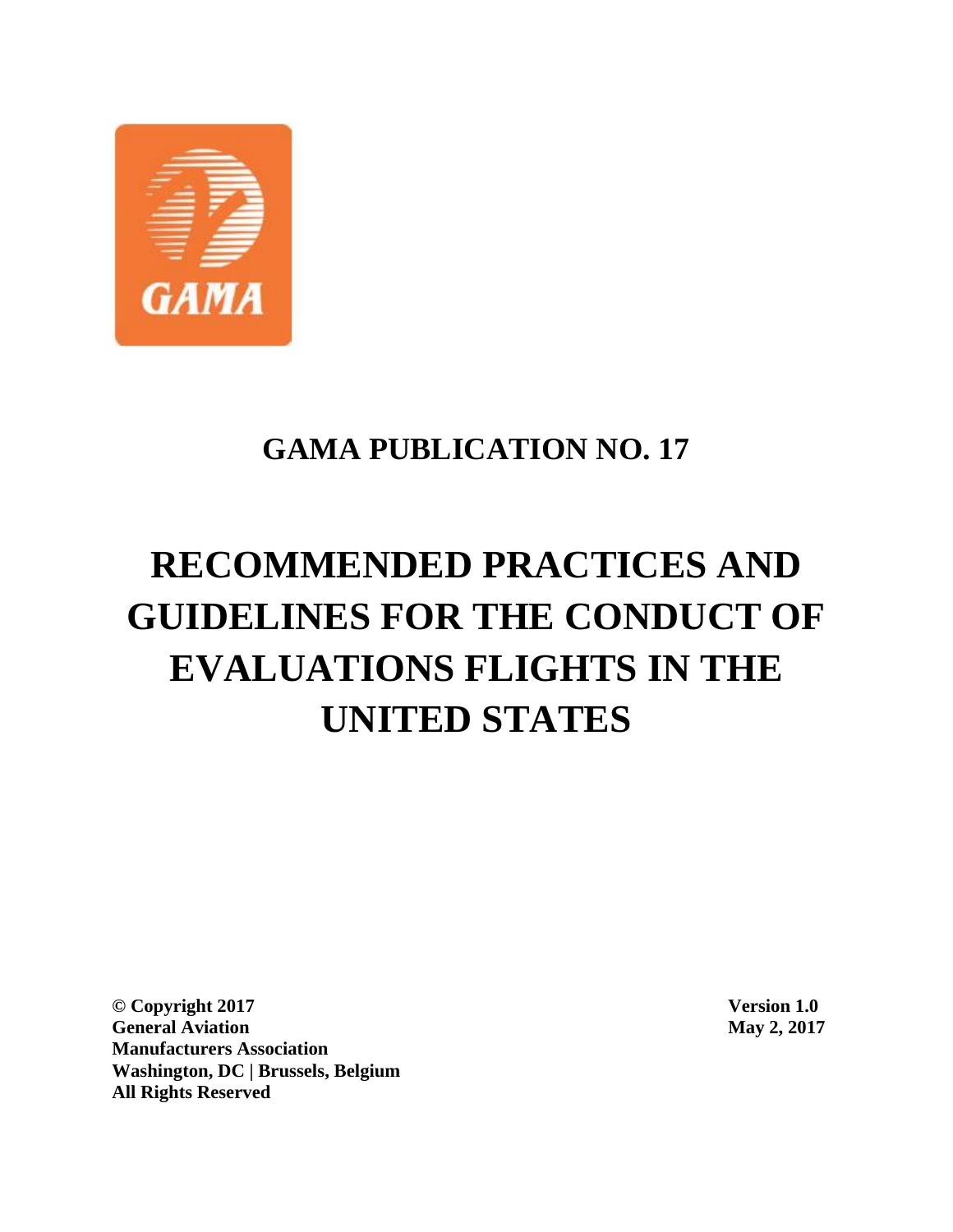| <b>Revision Number</b> | <b>Date</b> | <b>Comments</b>                  |
|------------------------|-------------|----------------------------------|
| Version 1.0            | 2-May-2017  | First Edition - Original Release |
|                        |             |                                  |
|                        |             |                                  |
|                        |             |                                  |
|                        |             |                                  |
|                        |             |                                  |
|                        |             |                                  |
|                        |             |                                  |

## **Record of Revisions**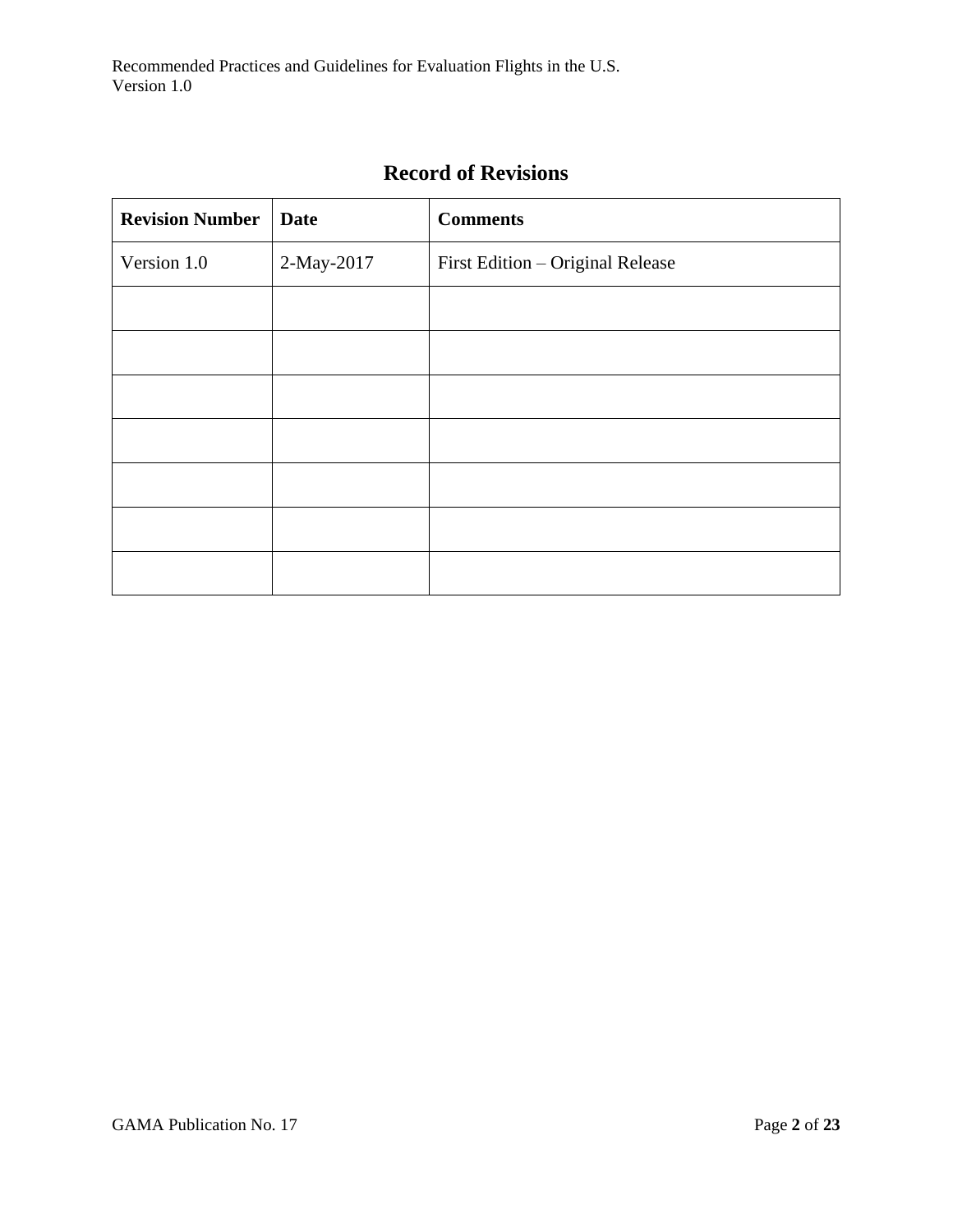## **Contents**

| Appendix D: COMMENTS OR REQUESTS FOR CHANGES / REVISIONS TO GAMA |  |
|------------------------------------------------------------------|--|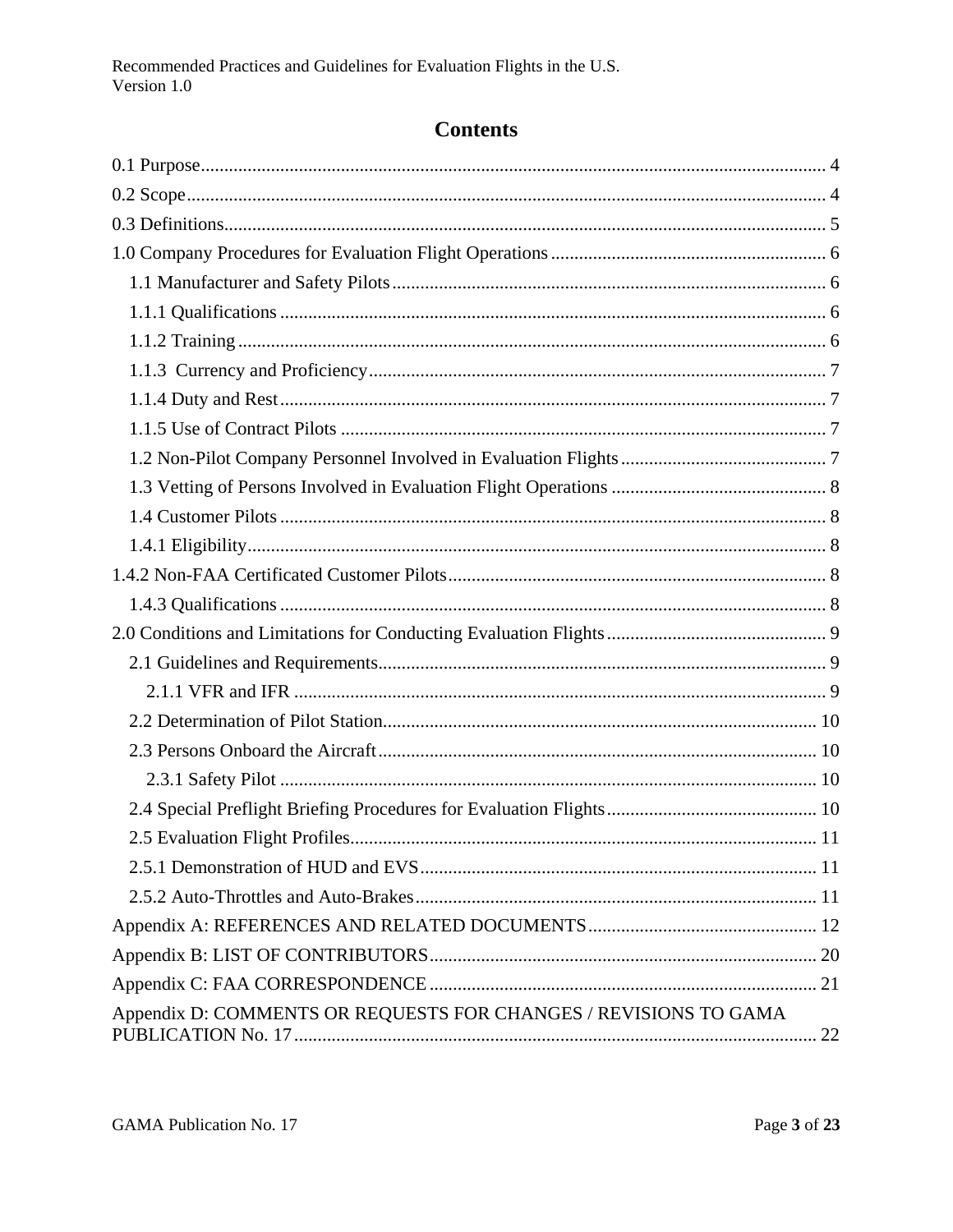#### <span id="page-3-0"></span>**0.1 Purpose**

The purpose of this document is to provide aircraft manufacturers with best practices and guidelines for conducting Evaluation Flights, including under 14 C.F.R. § 61.55(g). Section  $61.55(g)$  permits a pilot with a commercial or an ATP certificate, but without the requisite type rating or time in type, to act as second-in-command of two-pilot aircraft for evaluation flights of aircraft equipment, if "the pilot . . . [i]s not carrying any person or property on board the aircraft, other than necessary for conduct of the flight."

Evaluation Flights are critical to the marketing and sale of aircraft. Manufacturers have developed significant experience on how to conduct Evaluation Flights safely. The General Aviation Manufacturers Association (GAMA) utilized this experience in developing these recommendations and guidelines. GAMA also submitted this document to FAA for review.

#### <span id="page-3-1"></span>**0.2 Scope**

Manufacturers conduct numerous types of flight operations in support of the design, development, testing, sale of, and training in aircraft. This document focuses on "Evaluation Flights," the objective of which is the sale or marketing of type certificated<sup>1</sup> aircraft to private, commercial, or other operators, or promotion to media or other stakeholders, such as aviationoriented journalists or organizations.

This document is intended to cover Evaluation Flights in fixed-wing and rotorcraft aircraft, as applicable. This document is specific to Evaluation Flights conducted within the United States conducted with FAA-certificated pilots only.<sup>2</sup> Future amendments to this document may include considerations for conducting flights in other jurisdictions.

For reference, the FAA and several aviation regulatory authorities outside of the U.S. have issued regulations, policy statements, and exemptions relevant to how Evaluation Flights may be conducted within the applicable authority, including but not limited to:

 $\overline{\phantom{a}}$ 

<sup>&</sup>lt;sup>1</sup> Operations for demonstrating experimental aircraft require special considerations per FAA regulations.

<sup>2</sup> *Rules governing Evaluation Flights may vary depending on the specifics of flight operations. Manufacturers should carefully consider all recommendations and guidelines in light of the requirements applicable for each flight ensure compliance with all applicable regulations.*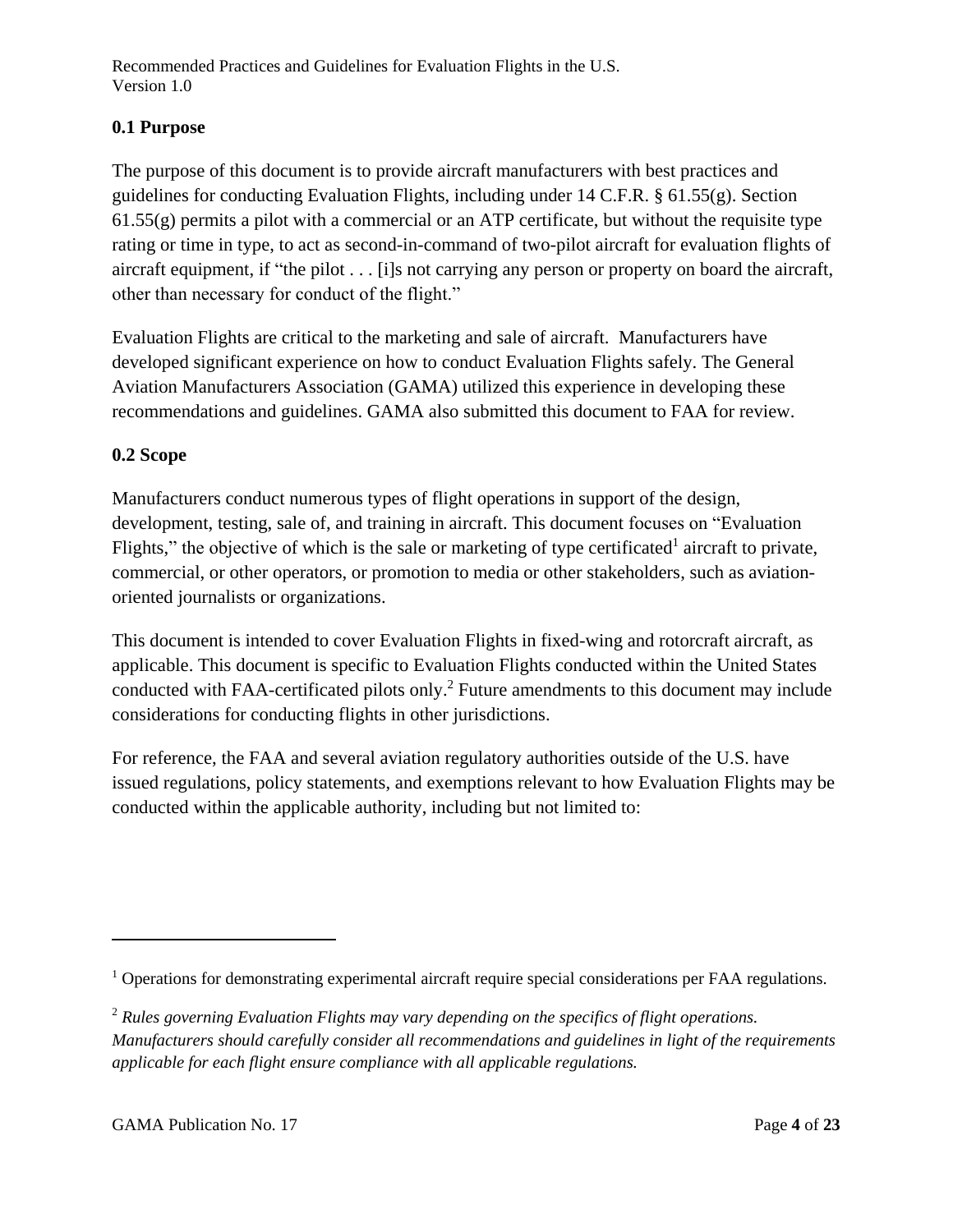#### FAA (U.S.)

- 14 C.F.R. § 61.55, Second-in-command qualifications
- 14 C.F.R. § 61.75, Private pilot certificate issued on the basis of a foreign pilot license
- 14 C.F.R. § 61.117, Private pilot privileges and limitations: Second in command of aircraft requiring more than one pilot
- 14 C.F.R. § 91.9, Civil aircraft flight manual, marking, and placard requirements

#### Transportation Security Administration

• 49 C.F.R. § 1552.1

#### Transport Canada

• TCCA Exemption to CAR 604

#### Director General for Civil Aviation (France)

Copies of these references are included in Appendix A.

#### <span id="page-4-0"></span>**0.3 Definitions**

For the purposes of this document, the terms listed here are defined as follows:

- **Customer Pilot** An FAA-certificated pilot acting as a required flight crew member during an Evaluation Flight, for example, a pilot seeking to evaluate an aircraft for purchase or for an aviation trade journal.
- **Manufacturer Pilot** An individual employed and qualified by the manufacturer (or under contract with the manufacturer) to conduct Evaluation Flights as pilot-incommand.
- **Pilot in Command (PIC) Seat** The aircraft seat typically occupied by the individual designated as pilot in command, with final authority and responsibility for the operation and safety of the flight.
- **Safety Pilot** An additional pilot aboard an Evaluation Flight but not seated at a pilot station, employed and qualified by the manufacturer (or under contract with the manufacturer) to conduct Evaluation Flights as a Safety Pilot.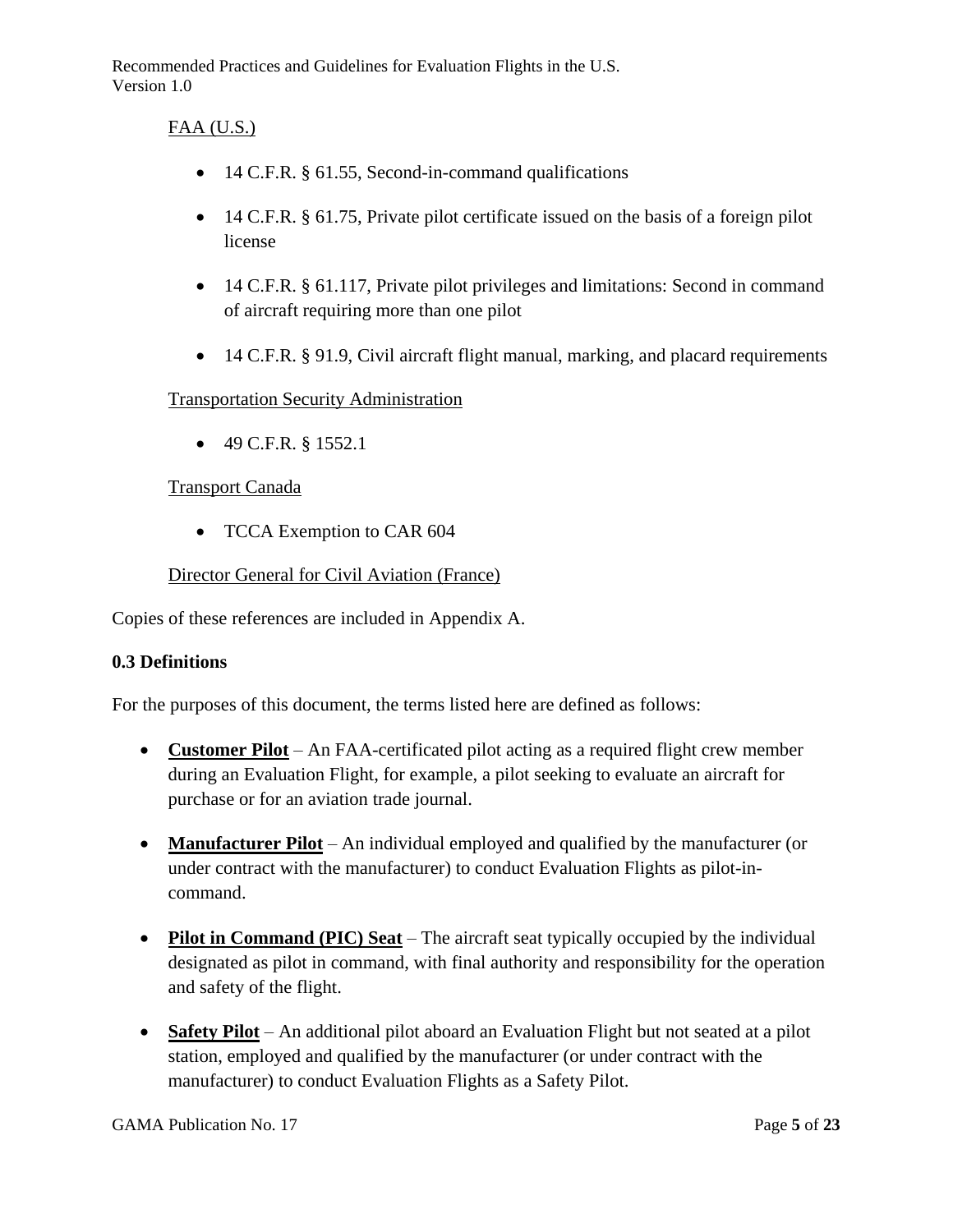#### <span id="page-5-0"></span>**1.0 Company Procedures for Evaluation Flight Operations**

This section discusses recommendations for the development and implementation of companyspecific operations for Evaluation Flights. Typically, Evaluation Flights are conducted as noncommercial flight operations. Although the implementation of Safety Management Systems  $(SMS)^3$  is generally not required for non-commercial flight operations, manufacturers often use industry best practices, such as the International Standards for Business Aircraft Operations (IS-BAO), to develop formal procedures for company-specific operations, including SMS. Manufacturers should consider these resources.

#### <span id="page-5-2"></span><span id="page-5-1"></span>**1.1 Manufacturer and Safety Pilots**

#### **1.1.1 Qualifications**

The manufacturers should establish specific training, certification, rating, and experience (including time in type) requirements for Manufacturer and Safety Pilots.

A Manufacturer Pilot should hold an FAA flight instructor certificate (or military equivalent) or airline transport pilot certificate, a current first class medical certificate, and have experience training pilots (*e.g.*, in make, model, and type as applicable). A Safety Pilot should hold the requisite certificates and ratings to act as second-in-command of the aircraft in which he/she will act as a Safety Pilot.

The manufacturer also may consider additional requirements for Manufacturer Pilots and Safety Pilots tailored to the specific aircraft in which the pilot(s) will conduct Evaluation Flights. The manufacturer should establish mechanisms to qualify pilots that conduct Evaluation Flights in accordance with FAA and company-specific requirements.

#### **1.1.2 Training**

<span id="page-5-3"></span>The manufacturer should develop a program for training a Manufacturer Pilot appropriate for the aircraft in which he/she will conduct Evaluation Flights. The following events may be included in the training program:

- Observing an Evaluation Flight while acting as a Safety Pilot;

 $\overline{\phantom{a}}$ 

<sup>&</sup>lt;sup>3</sup> FAA explains SMS as the formal, top-down, organization-wide approach to managing safety risk and assuring the effectiveness of safety risk controls, including systematic procedures, practices, and polices for the management of safety risk. FAA Order 8000.369.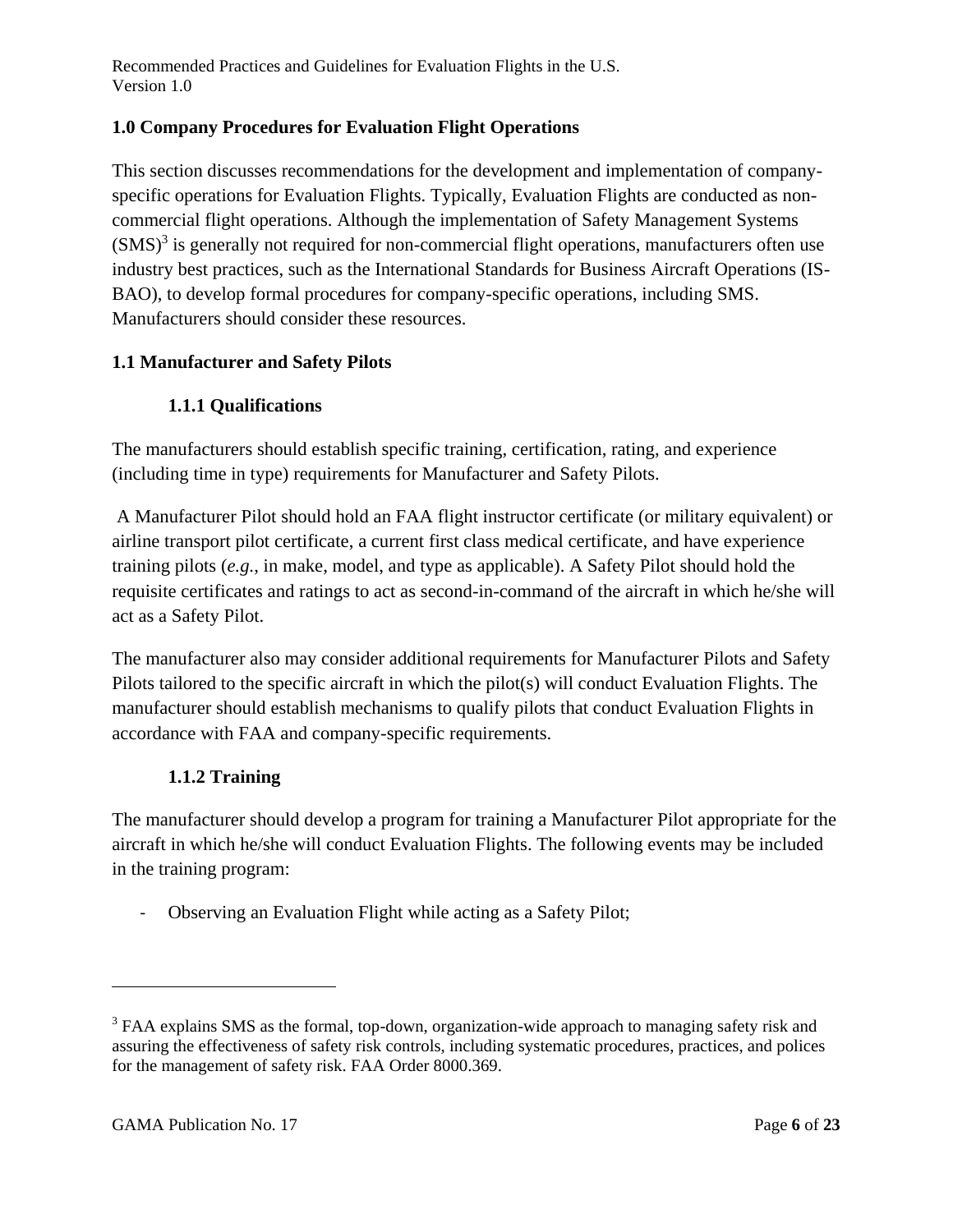- Conducting Mock Evaluation Flight(s) with appropriate manufacturer representative playing the role of Customer Pilot (and Safety Pilot, if applicable), including:
	- o Conducting preflight briefing procedures for Evaluation Flights;
	- o Reviewing roles and responsibilities and limitations for the Customer and Safety pilots;
- Conducting abnormal and emergency procedures with Customer Pilots and Safety Pilots, for example:
	- $\circ$  Executing a V<sub>1</sub> cut, engine failure after take-off, and landing with one engine inoperative from a pilot crew station other than the PIC Seat;
	- o Demonstrating procedures for crew incapacitation during an Evaluation Flight;
	- o Handling adverse tiller input during an Evaluation Flight.

#### **1.1.3 Currency and Proficiency**

<span id="page-6-0"></span>The manufacturer should establish processes to ensure that Manufacturer Pilots and Safety Pilots meet and maintain all applicable currency and proficiency requirements in aircraft in which they conduct Evaluation Flights.

#### **1.1.4 Duty and Rest**

<span id="page-6-1"></span>The manufacturer should establish flight duty and rest requirements for Manufacturer Pilots and Safety Pilots, codified in a Flight Operation Manual or an equivalent document. These requirements should include a maximum number of Evaluation Flights that can be conducted per pilot per day.

#### **1.1.5 Use of Contract Pilots**

<span id="page-6-2"></span>If the manufacturer contracts with pilots who are not direct employees to conduct Evaluation Flights, then the manufacturer should establish appropriate controls to ensure that these pilots meet company qualification, training, currency, and proficiency requirements.

#### <span id="page-6-3"></span>**1.2 Non-Pilot Company Personnel Involved in Evaluation Flights**

All non-pilot personnel (including appropriate contracted personnel) involved in Evaluation Flights should be trained on company procedures pertaining to Evaluation Flights. The manufacturers should clearly identify the person(s) responsible for the collection, validation, and retention of information related to Evaluation Flights.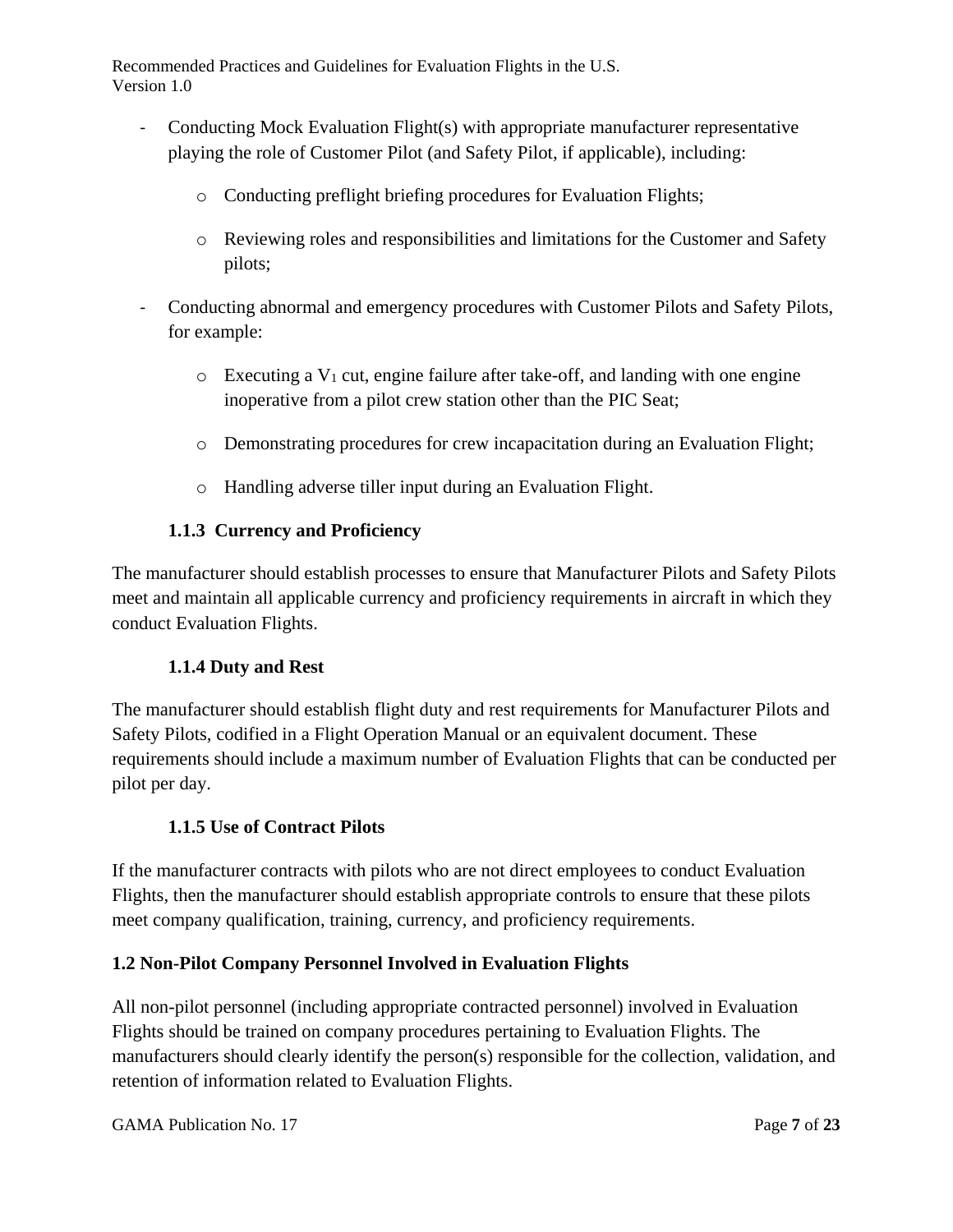#### <span id="page-7-0"></span>**1.3 Vetting of Persons Involved in Evaluation Flight Operations**

The manufacturer should establish procedures for appropriately vetting of persons involved in evaluation flights, including employees and customers. For reference, manufacturers should refer to *Guidelines for Establishing Anti-Money Laundering Procedures and Practices Related to the Purchase of General Aviation Aircraft, Version 1.0, October 30, 2002*, published by GAMA, which provides examples of procedures and practices that companies can implement to reduce the risk of money-laundering in the sale of general aviation aircraft.

#### <span id="page-7-2"></span><span id="page-7-1"></span>**1.4 Customer Pilots**

#### **1.4.1 Eligibility**

The manufacturers should establish policies regarding who is eligible for an Evaluation Flight, appropriately tailored for different aircraft and operations (*e.g.*, VFR or IFR).

These procedures should ensure that the Customer Pilot:

- Holds a valid FAA pilot certificate.
- Holds a current medical certificate.
- Is proficient in English.

#### <span id="page-7-3"></span>**1.4.2 Non-FAA Certificated Customer Pilots**

Historically, FAA has issued exemptions to manufacturers permitting the conduct of certain flights with non-FAA certificated pilots in the United States.<sup>4</sup> Accordingly, a manufacturer should seek an FAA exemption to conduct such operations per 14 C.F.R. § 11.81.

#### <span id="page-7-4"></span>**1.4.3 Qualifications**

The manufacturer should establish risk-based processes, based on the Customer Pilot's qualifications, for determining how to conduct an Evaluation Flight. The manufacturer should consider the complexity of the aircraft being evaluated in the context of the Customer Pilot's qualifications, the Customer Pilot's total and recent flight experience, and the Customer Pilot's training in similar aircraft types. These risk-based processes should be used to determine:

 $\overline{\phantom{a}}$ 

<sup>4</sup> See, for example, Exemption No. 11582, Exemption No. 10871, Exemption No. 11030.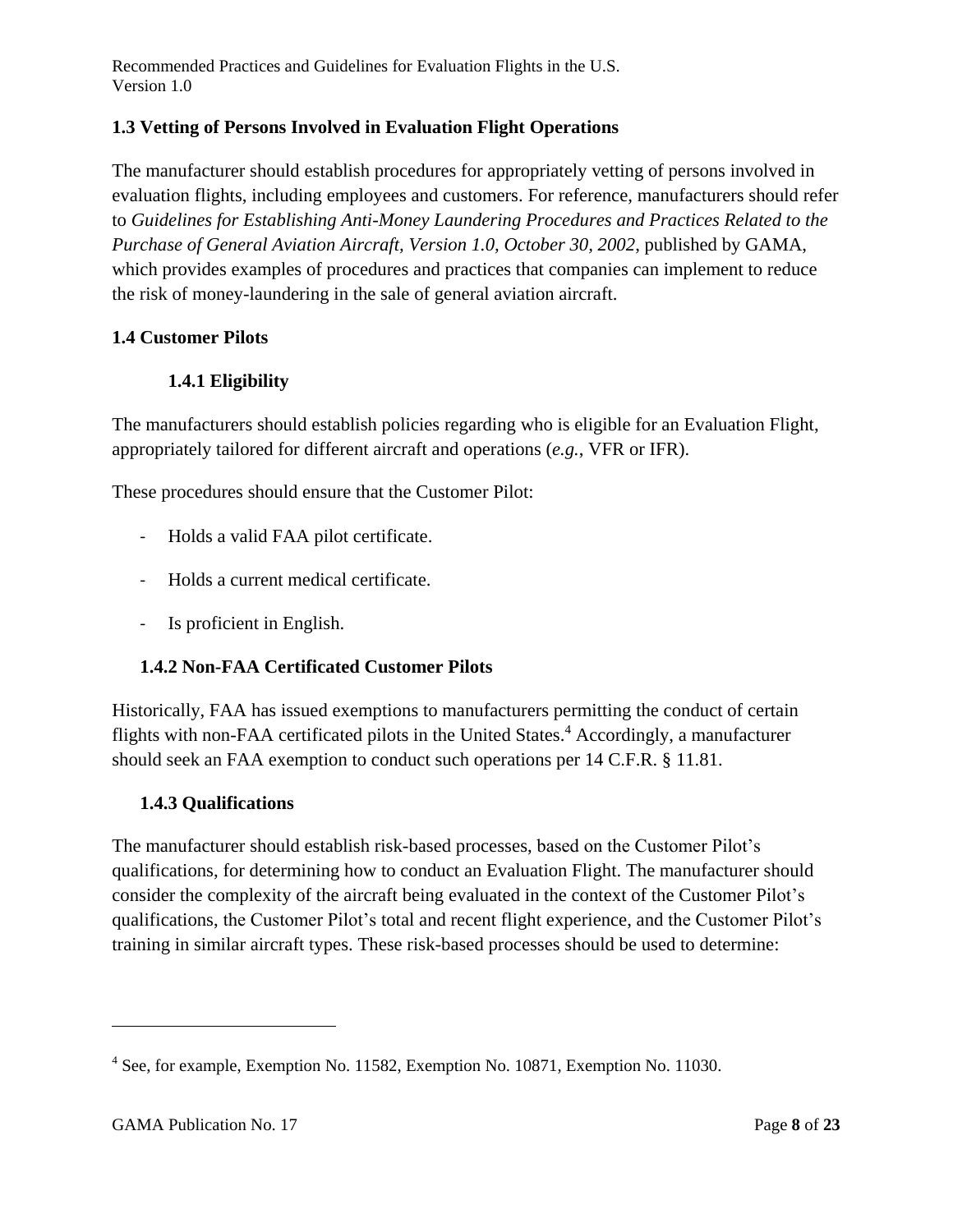- If the Customer Pilot may occupy the PIC Seat;
- Whether a Safety Pilot would enhance safety; and
- Operational considerations such as weather, runway conditions, and lighting conditions (day v. night).

#### <span id="page-8-0"></span>**2.0 Conditions and Limitations for Conducting Evaluation Flights**

This section discusses recommended conditions and limitations for conducting evaluation flights.

#### <span id="page-8-1"></span>**2.1 Guidelines and Requirements**

The manufacturer should establish and document guidelines and requirements for conducting Evaluation Flights addressing the following:

- Minimum runway length, width, elevation, and slope (for fixed-wing);
- Minimum weather conditions at the departure point, en route, and at the intended destination (weather reports and forecasts, including wind, visibility, ceiling, temperature, pressure);
- Risk assessment framework for possible operational hazards identified by the manufacturer's risk assessment profile;
- Time of day / night and lighting conditions requirements.
- Airspace considerations and known traffic delays (Generally, Evaluation Flights should not be conducted at high-density traffic airports);
- Fuel requirements;
- Alternate plans if the flight cannot be completed as planned.

#### <span id="page-8-2"></span>**2.1.1 VFR and IFR**

Generally, an Evaluation Flight of a multi-engine turbine airplane should be conducted as an IFR operation. Exceptions for specific operations, such as pattern work, are permissible. Steep turns and other air work may be conducted by requesting block altitudes to provide a protective margin for the flight operation. In contrast, rotorcraft and propeller airplanes should be demonstrated through VFR operations.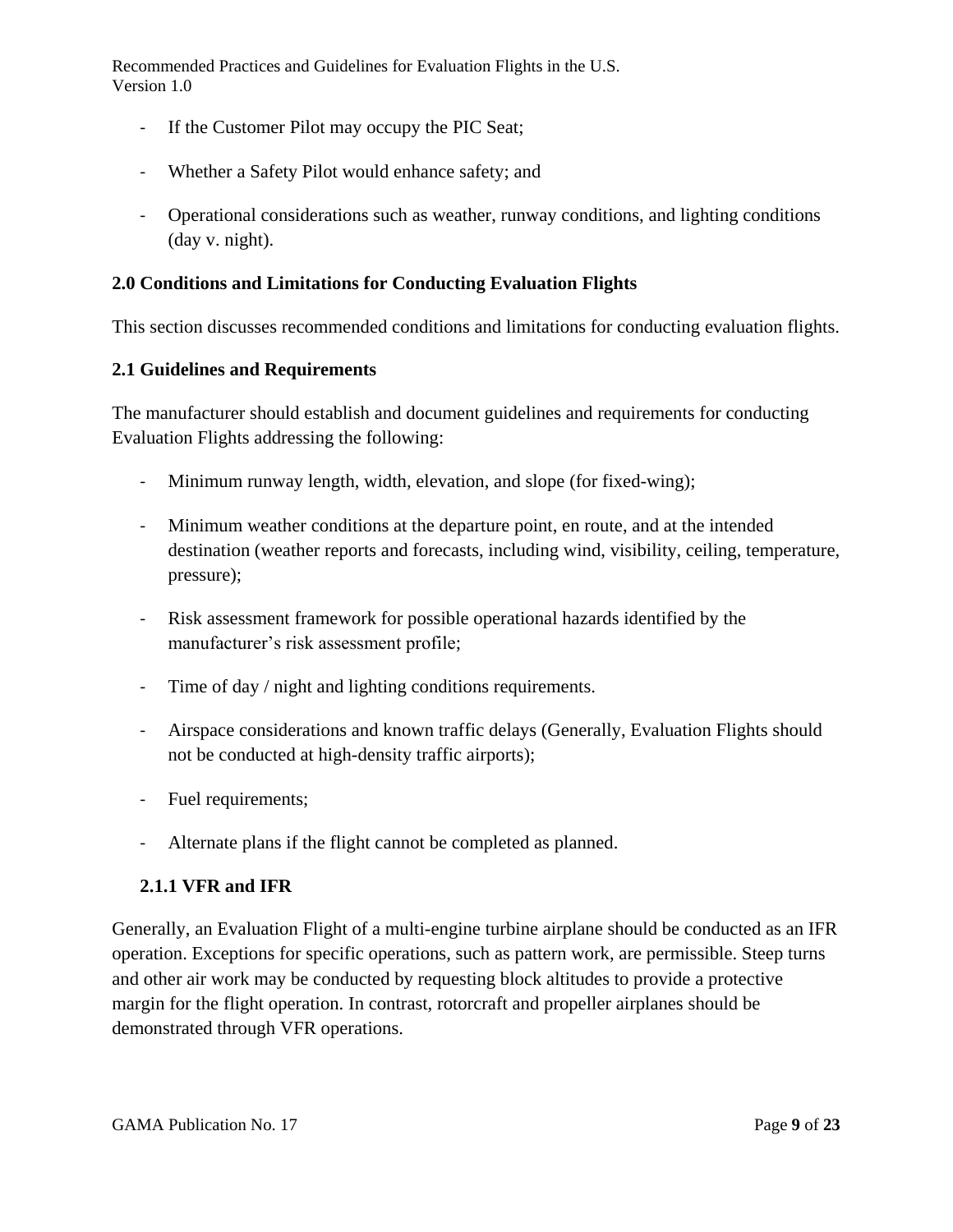#### <span id="page-9-0"></span>**2.2 Determination of Pilot Station**

The manufacturer should include in the Flight Operation Manual (or an equivalent document) the specific process by which the manufacturer determines which pilot station a Customer Pilot occupies during an Evaluation Flight. The manufacturer should consider the qualifications and experience of the Customer Pilot and comply with all applicable regulatory requirements for the State of Registry of aircraft used in the flight operation.

#### <span id="page-9-1"></span>**2.3 Persons Onboard the Aircraft**

If a Customer Pilot is serving as a required crew member on an Evaluation Flight under the 61.55(g) provision, the carriage of non-pilot persons other than necessary for the flight operation must not be permitted.

#### **2.3.1 Safety Pilot**

<span id="page-9-2"></span>Depending on the Customer Pilot's qualifications, the aircraft, and specific flight operations, the manufacturers may choose to have a Safety Pilot on board for an Evaluation Flight.

The Safety Pilot may occupy the jump seat, if available, or the cabin seat nearest to the flight deck. The Safety Pilot may assist the Manufacturer Pilot and Customer Pilot by enhancing situational awareness, confirming aircraft configurations, confirming checklist usage, and monitoring communications with Air Traffic Control.

#### <span id="page-9-3"></span>**2.4 Special Preflight Briefing Procedures for Evaluation Flights**

Before an Evaluation Flight, the Manufacturer Pilot should provide the Customer Pilot with a briefing that includes:

- the mission profile for the flight;
- a review of the flight plan and clearance;
- an overview of aircraft systems and controls, limitations, unique handling characteristics, and emergency procedures relevant to the specific Evaluation Flight, including how the flight will terminate in the event of an emergency or abnormal operation;
- the procedure for removing a Customer Pilot from a flight crew station;
- a discussion of Crew Resource Management (CRM), specifying each pilot's role and cockpit protocols including operating procedures, call outs, Flight Management System (FMS), flight director inputs and – if applicable – auto-throttles and auto-brakes; and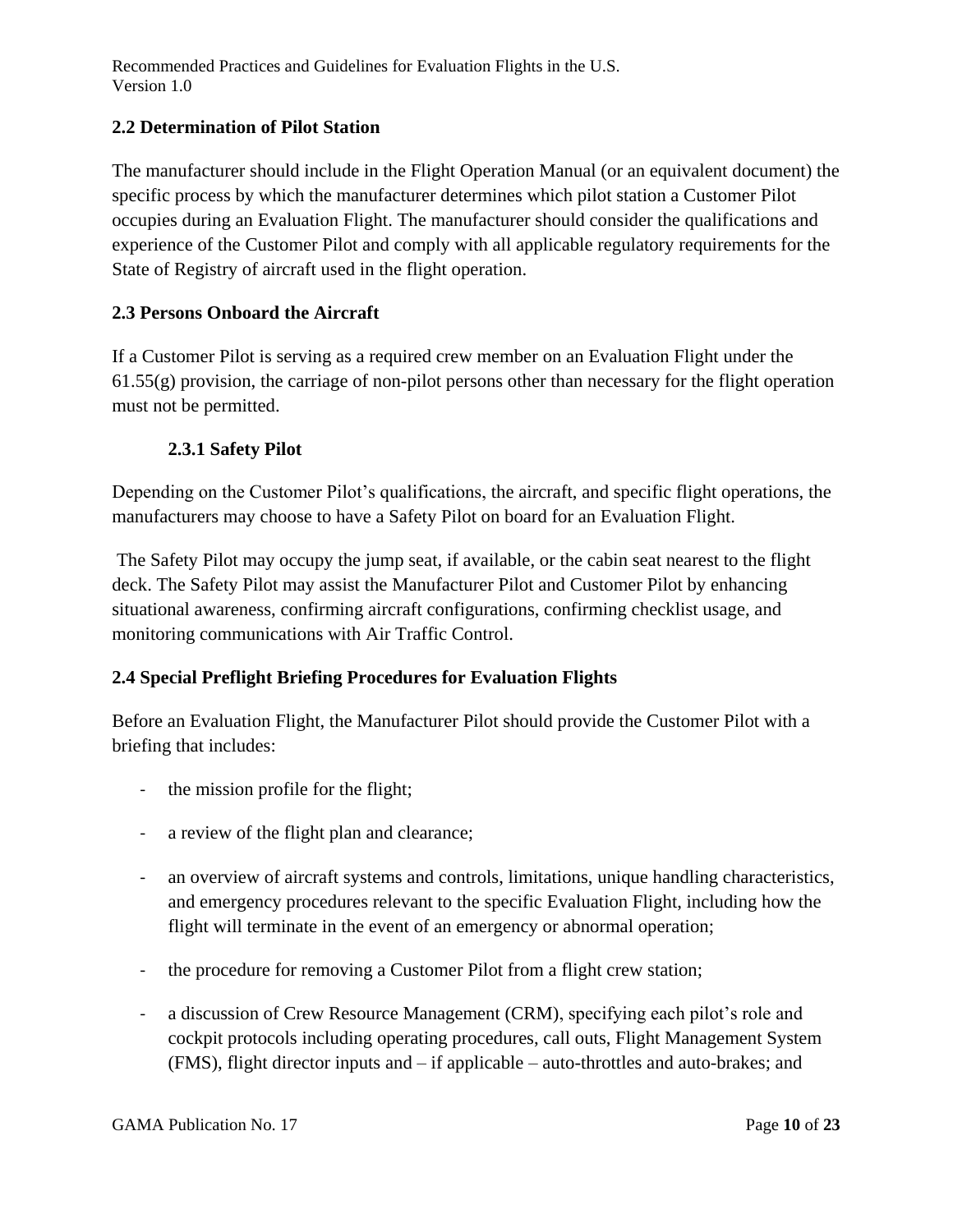- the procedures for positive transfer of aircraft control;
- sterile cockpit and distraction avoidance policies.

#### <span id="page-10-0"></span>**2.5 Evaluation Flight Profiles**

The manufacturer should develop mission profiles for Evaluation Flights. Aircraft operations should not exceed any Aircraft Flight Manual (AFM), Pilot Operating Handbook (POH), or Rotorcraft Flight Manual (RFM) limitations. Evaluation Flights should only be conducted in accordance with these profiles.

#### **2.5.1 Demonstration of HUD and EVS**

<span id="page-10-1"></span>A Heads-Up Display (HUD) and Enhanced Vision System (EVS) may be demonstrated during an Evaluation Flight, but should not be used to seek lower minimums than published for an approach.

#### **2.5.2 Auto-Throttles and Auto-Brakes**

<span id="page-10-2"></span>Auto-throttles and auto-brakes may be used during an Evaluation Flight if the Customer Pilot is briefed on their operations as part of pre-flight activities.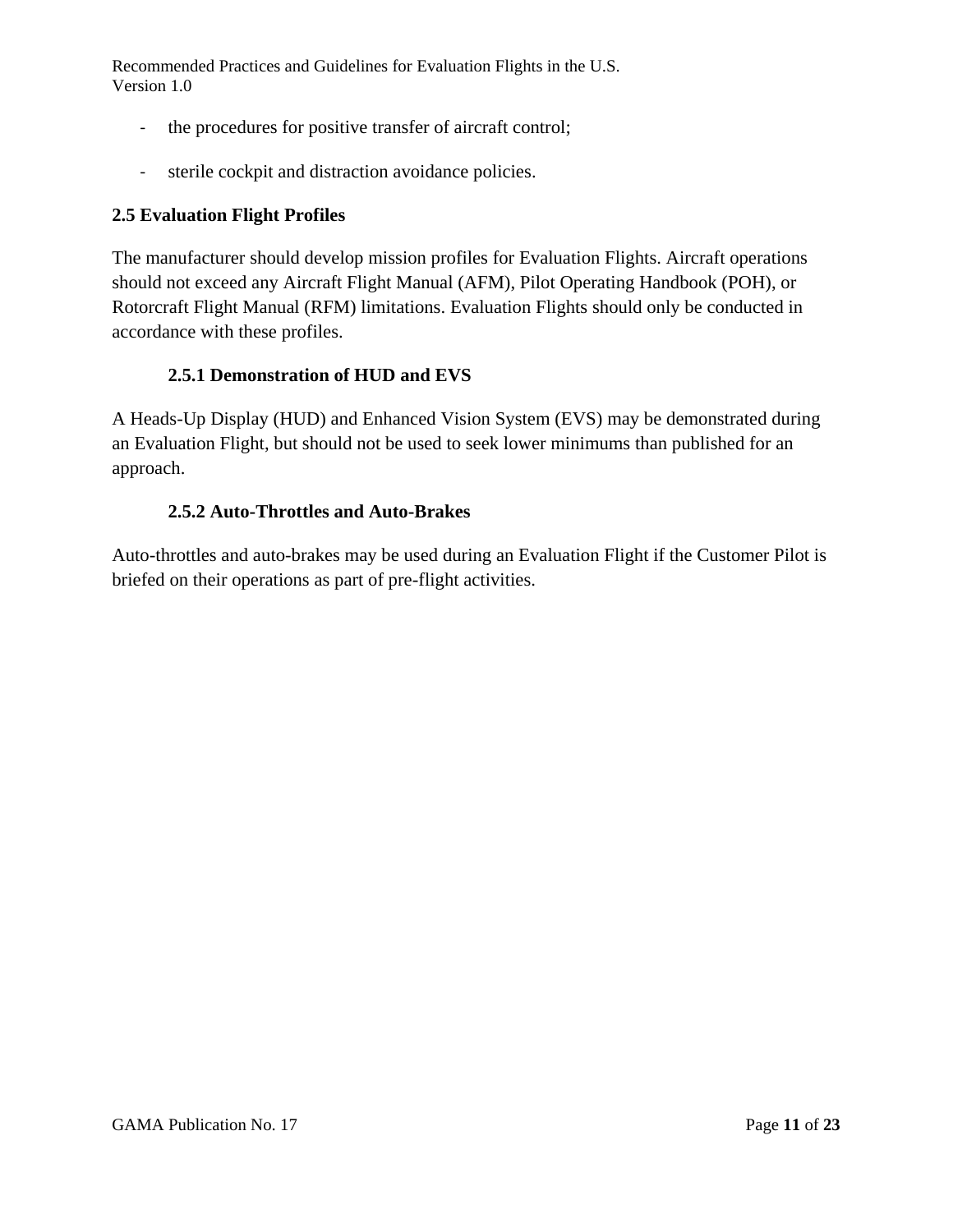### **Appendix A REFERENCES AND RELATED DOCUMENTS**

#### <span id="page-11-0"></span>**U.S. Federal Aviation Administration**

#### **14 C.F.R. § 61.55, Second-in-command qualifications.**

(a) A person may serve as a second-in-command of an aircraft type certificated for more than one required pilot flight crewmember or in operations requiring a second-in-command pilot flight crewmember only if that person holds:

(1) At least a private pilot certificate with the appropriate category and class rating; and

(2) An instrument rating or privilege that applies to the aircraft being flown if the flight is under IFR; and

(3) At least a pilot type rating for the aircraft being flown unless the flight will be conducted as domestic flight operations within the United States airspace.

(b) Except as provided in paragraph (e) of this section, no person may serve as a second-incommand of an aircraft type certificated for more than one required pilot flight crewmember or in operations requiring a second-in-command unless that person has within the previous 12 calendar months:

(1) Become familiar with the following information for the specific type aircraft for which secondin-command privileges are requested—

(i) Operational procedures applicable to the powerplant, equipment, and systems.

(ii) Performance specifications and limitations.

(iii) Normal, abnormal, and emergency operating procedures.

(iv) Flight manual.

(v) Placards and markings.

(2) Except as provided in paragraph (g) of this section, performed and logged pilot time in the type of aircraft or in a flight simulator that represents the type of aircraft for which second-in-command privileges are requested, which includes—

(i) Three takeoffs and three landings to a full stop as the sole manipulator of the flight controls;

(ii) Engine-out procedures and maneuvering with an engine out while executing the duties of pilot in command; and

(iii) Crew resource management training.

GAMA Publication No. 17 **Page 12** of 23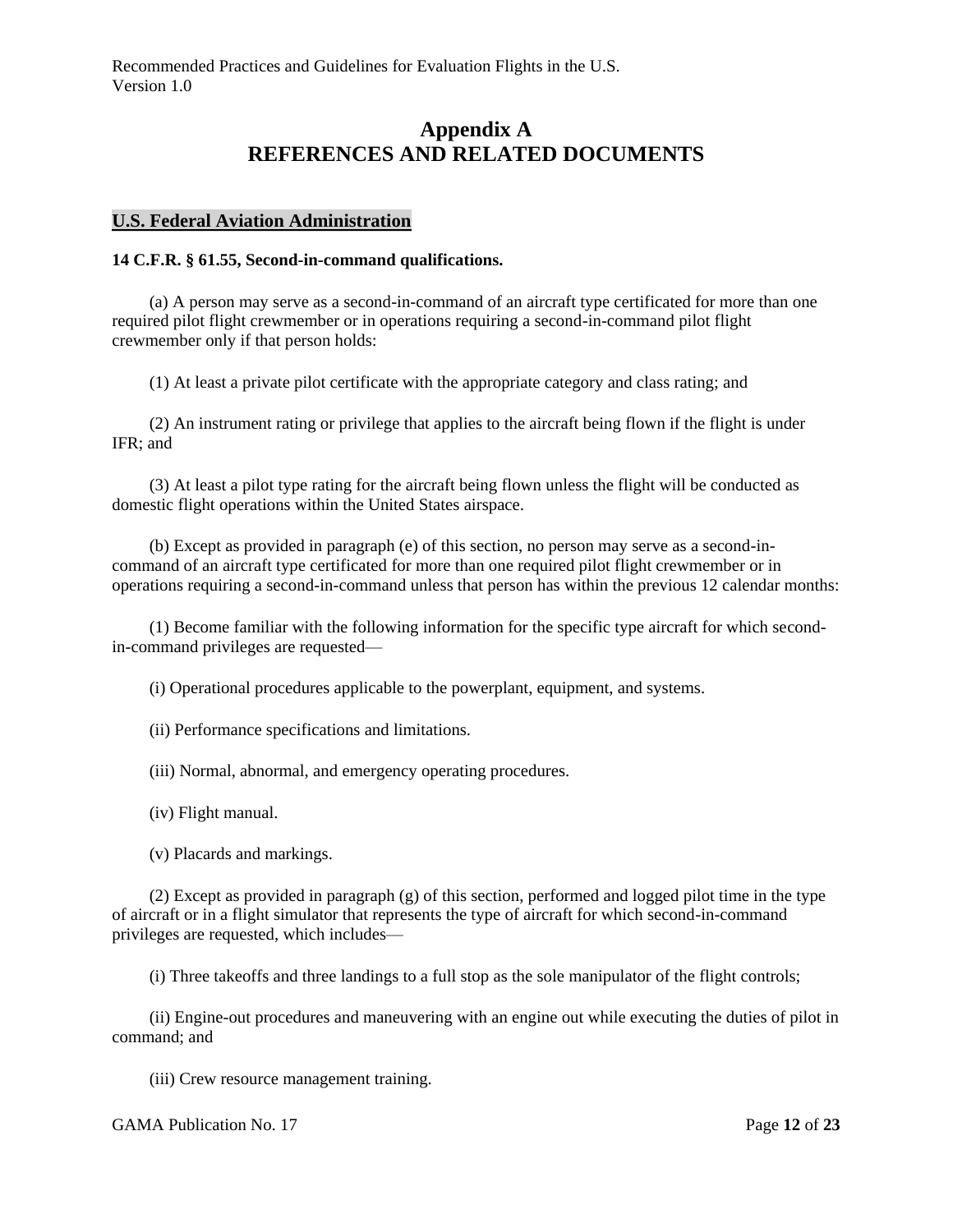(c) If a person complies with the requirements in paragraph (b) of this section in the calendar month before or the calendar month after the month in which compliance with this section is required, then that person is considered to have accomplished the training and practice in the month it is due.

(d) A person may receive a second-in-command pilot type rating for an aircraft after satisfactorily completing the second-in-command familiarization training requirements under paragraph (b) of this section in that type of aircraft provided the training was completed within the 12 calendar months before the month of application for the SIC pilot type rating. The person must comply with the following application and pilot certification procedures:

(1) The person who provided the training must sign the applicant's logbook or training record after each lesson in accordance with §61.51(h)(2) of this part. In lieu of the trainer, it is permissible for a qualified management official within the organization to sign the applicant's training records or logbook and make the required endorsement. The qualified management official must hold the position of Chief Pilot, Director of Training, Director of Operations, or another comparable management position within the organization that provided the training and must be in a position to verify the applicant's training records and that the training was given.

(2) The trainer or qualified management official must make an endorsement in the applicant's logbook that states "[Applicant's Name and Pilot Certificate Number] has demonstrated the skill and knowledge required for the safe operation of the [Type of Aircraft], relevant to the duties and responsibilities of a second in command."

(3) If the applicant's flight experience and/or training records are in an electronic form, the applicant must present a paper copy of those records containing the signature of the trainer or qualified management official to an FAA Flight Standards District Office or Examiner.

(4) The applicant must complete and sign an Airman Certificate and/or Rating Application, FAA Form 8710-1, and present the application to an FAA Flight Standards District Office or to an Examiner.

(5) The person who provided the ground and flight training to the applicant must sign the "Instructor's Recommendation" section of the Airman Certificate and/or Rating Application, FAA Form 8710-1. In lieu of the trainer, it is permissible for a qualified management official within the organization to sign the applicant's FAA Form 8710-1.

(6) The applicant must appear in person at a FAA Flight Standards District Office or to an Examiner with his or her logbook/training records and with the completed and signed FAA Form 8710-1.

(7) There is no practical test required for the issuance of the "SIC Privileges Only" pilot type rating.

(e) A person may receive a second-in-command pilot type rating for the type of aircraft after satisfactorily completing an approved second-in-command training program, proficiency check, or competency check under subpart K of part 91, part 125, or part 135, as appropriate, in that type of aircraft provided the training was completed within the 12 calendar months before the month of application for the SIC pilot type rating. The person must comply with the following application and pilot certification procedures: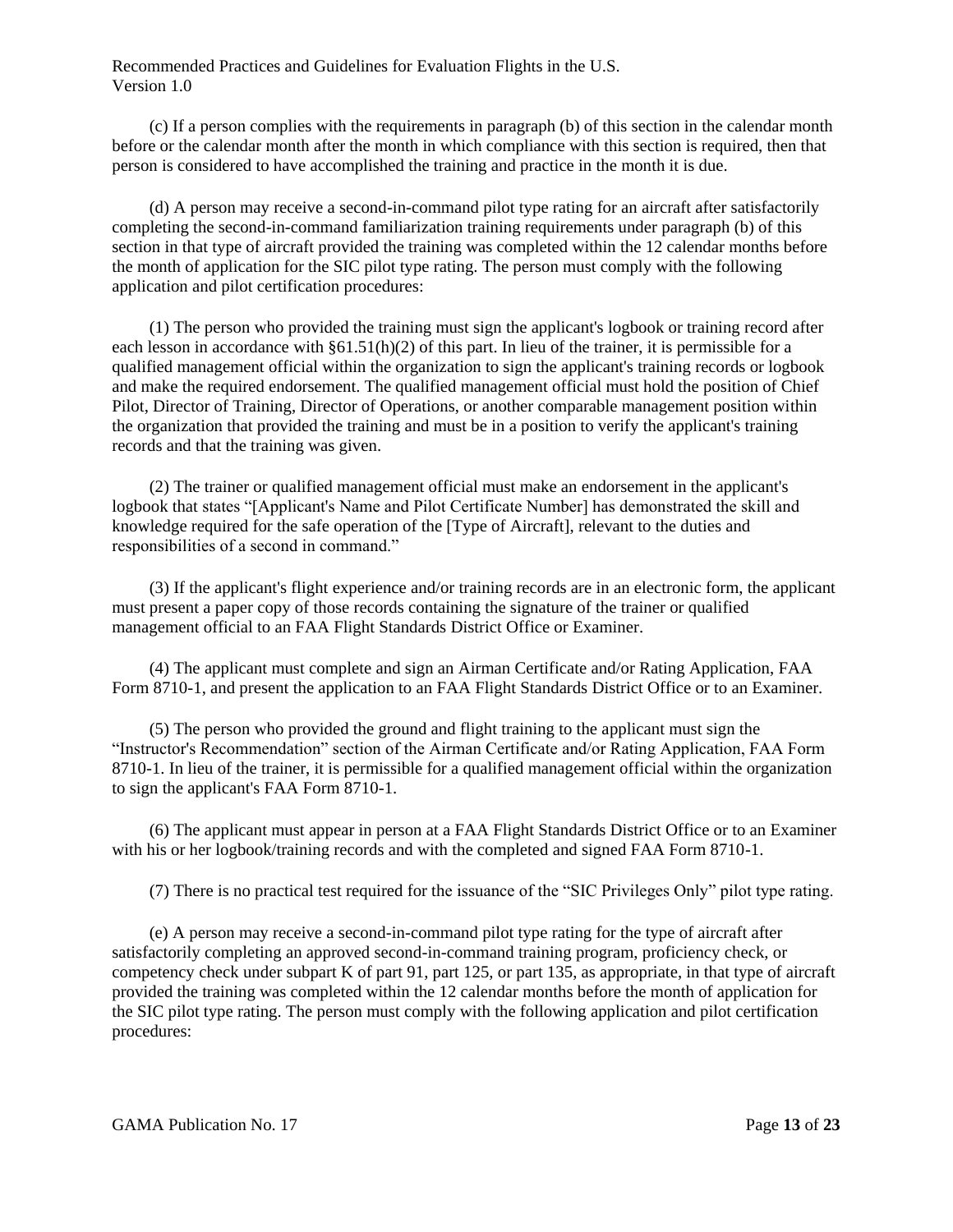(1) The person who provided the training must sign the applicant's logbook or training record after each lesson in accordance with §61.51(h)(2) of this part. In lieu of the trainer, it is permissible for a qualified management official within the organization to sign the applicant's training records or logbook and make the required endorsement. The qualified management official must hold the position of Chief Pilot, Director of Training, Director of Operations, or another comparable management position within the organization that provided the training and must be in a position to verify the applicant's training records and that the training was given.

(2) The trainer or qualified management official must make an endorsement in the applicant's logbook that states "[Applicant's Name and Pilot Certificate Number] has demonstrated the skill and knowledge required for the safe operation of the [Type of Aircraft], relevant to the duties and responsibilities of a second in command."

(3) If the applicant's flight experience and/or training records are in an electronic form, the applicant must provide a paper copy of those records containing the signature of the trainer or qualified management official to an FAA Flight Standards District Office, an Examiner, or an Aircrew Program Designee.

(4) The applicant must complete and sign an Airman Certificate and/or Rating Application, FAA Form 8710-1, and present the application to an FAA Flight Standards District Office or to an Examiner or to an authorized Aircrew Program Designee.

(5) The person who provided the ground and flight training to the applicant must sign the "Instructor's Recommendation" section of the Airman Certificate and/or Rating Application, FAA Form 8710-1. In lieu of the trainer, it is permissible for a qualified management official within the organization to sign the applicant's FAA Form 8710-1.

(6) The applicant must appear in person at an FAA Flight Standards District Office or to an Examiner or to an authorized Aircrew Program Designee with his or her logbook/training records and with the completed and signed FAA Form 8710-1.

(7) There is no practical test required for the issuance of the "SIC Privileges Only" pilot type rating.

(f) The familiarization training requirements of paragraph (b) of this section do not apply to a person who is:

(1) Designated and qualified as pilot in command under subpart K of part 91, part 121, 125, or 135 of this chapter in that specific type of aircraft;

(2) Designated as the second in command under subpart K of part 91, part 121, 125, or 135 of this chapter in that specific type of aircraft;

(3) Designated as the second in command in that specific type of aircraft for the purpose of receiving flight training required by this section, and no passengers or cargo are carried on the aircraft; or

(4) Designated as a safety pilot for purposes required by §91.109 of this chapter.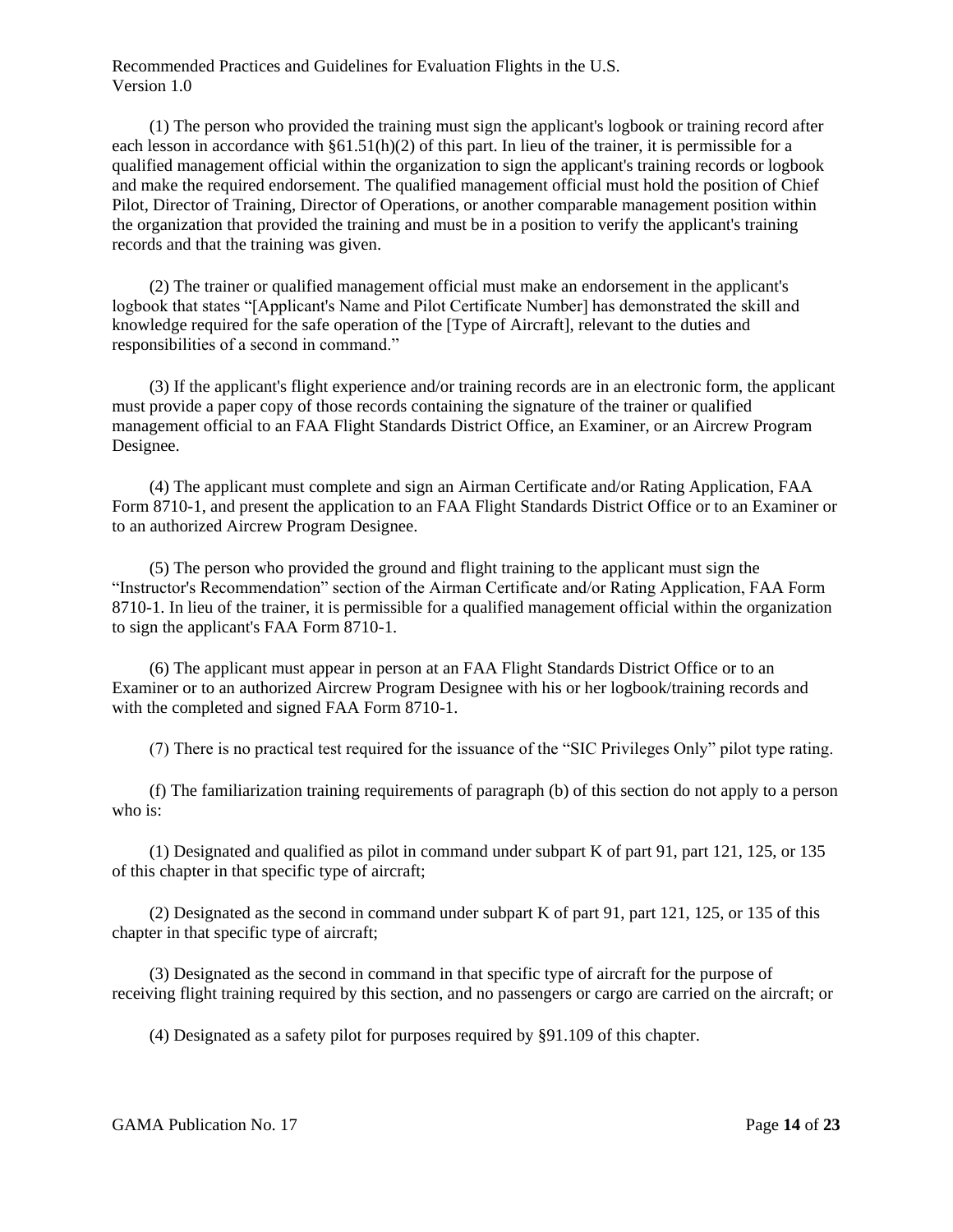(g) The holder of a commercial or airline transport pilot certificate with the appropriate category and class rating is not required to meet the requirements of paragraph (b)(2) of this section, provided the pilot:

(1) Is conducting a ferry flight, aircraft flight test, or evaluation flight of an aircraft's equipment; and

(2) Is not carrying any person or property on board the aircraft, other than necessary for conduct of the flight.

(h) For the purpose of meeting the requirements of paragraph (b) of this section, a person may serve as second in command in that specific type aircraft, provided:

(1) The flight is conducted under day VFR or day IFR; and

(2) No person or property is carried on board the aircraft, other than necessary for conduct of the flight.

(i) The training under paragraphs (b) and (d) of this section and the training, proficiency check, and competency check under paragraph (e) of this section may be accomplished in a flight simulator that is used in accordance with an approved training course conducted by a training center certificated under part 142 of this chapter or under subpart K of part 91, part 121 or part 135 of this chapter.

(j) When an applicant for an initial second-in-command qualification for a particular type of aircraft receives all the training in a flight simulator, that applicant must satisfactorily complete one takeoff and one landing in an aircraft of the same type for which the qualification is sought. This requirement does not apply to an applicant who completes a proficiency check under part 121 or competency check under subpart K, part 91, part 125, or part 135 for the particular type of aircraft.

#### **14 C.F.R. § 61.75, Private pilot certificate issued on the basis of a foreign pilot license**

(a) *General.* A person who holds a foreign pilot license at the private pilot level or higher that was issued by a contracting State to the Convention on International Civil Aviation may apply for and be issued a U.S. private pilot certificate with the appropriate ratings if the foreign pilot license meets the requirements of this section.

(b) *Certificate issued.* A U.S. private pilot certificate issued under this section must specify the person's foreign license number and country of issuance. A person who holds a foreign pilot license issued by a contracting State to the Convention on International Civil Aviation may be issued a U.S. private pilot certificate based on the foreign pilot license without any further showing of proficiency, provided the applicant:

(1) Meets the requirements of this section;

(2) Holds a foreign pilot license, at the private pilot license level or higher, that does not contain a limitation stating that the applicant has not met all of the standards of ICAO for that license;

(3) Does not hold a U.S. pilot certificate other than a U.S. student pilot certificate;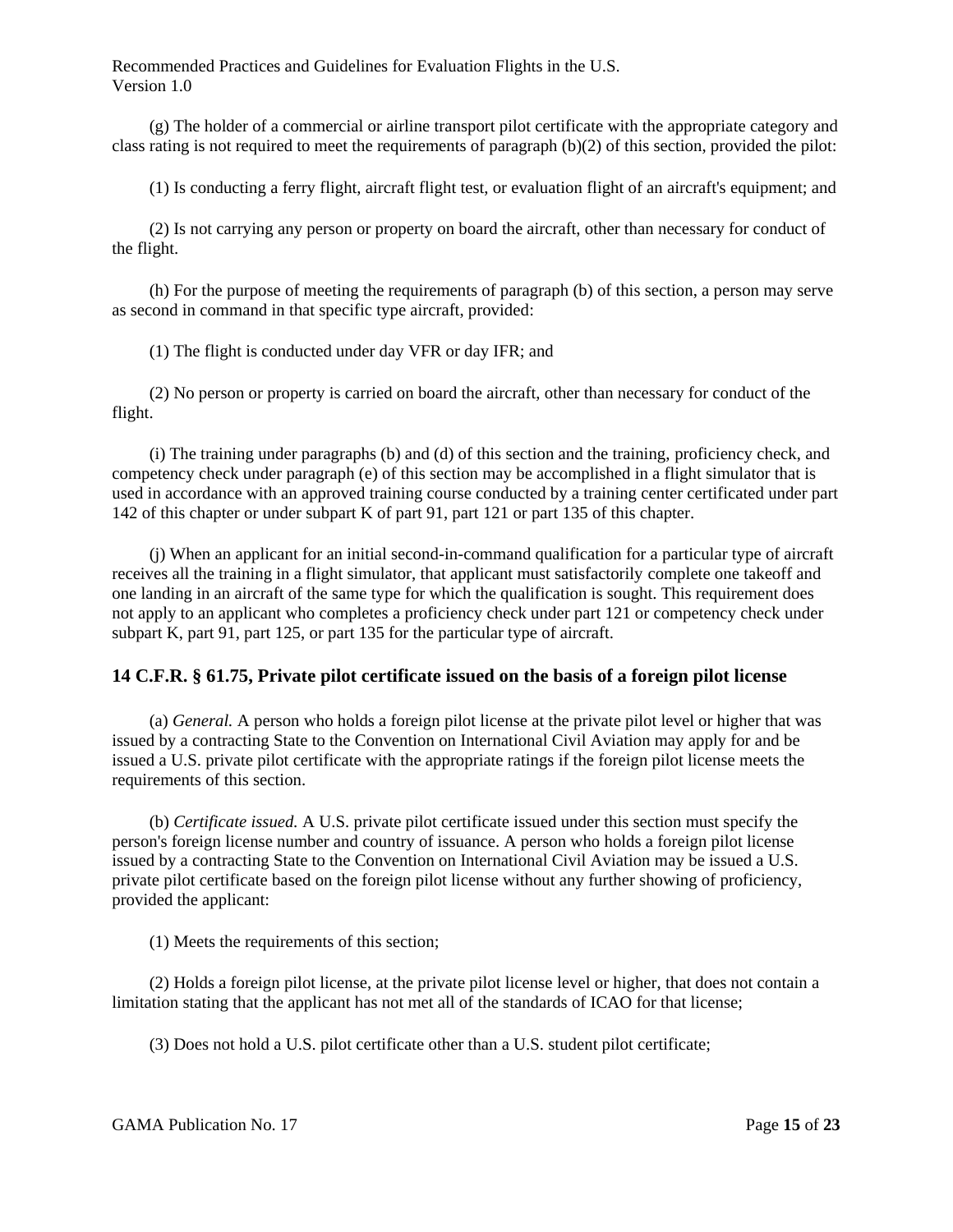(4) Holds a medical certificate issued under part 67 of this chapter or a medical license issued by the country that issued the person's foreign pilot license; and

(5) Is able to read, speak, write, and understand the English language. If the applicant is unable to meet one of these requirements due to medical reasons, then the Administrator may place such operating limitations on that applicant's pilot certificate as are necessary for the safe operation of the aircraft.

(c) *Aircraft ratings issued.* Aircraft ratings listed on a person's foreign pilot license, in addition to any issued after testing under the provisions of this part, may be placed on that person's U.S. pilot certificate for private pilot privileges only.

(d) *Instrument ratings issued.* A person who holds an instrument rating on the foreign pilot license issued by a contracting State to the Convention on International Civil Aviation may be issued an instrument rating on a U.S. pilot certificate provided:

(1) The person's foreign pilot license authorizes instrument privileges;

(2) Within 24 months preceding the month in which the person applies for the instrument rating, the person passes the appropriate knowledge test; and

(3) The person is able to read, speak, write, and understand the English language. If the applicant is unable to meet one of these requirements due to medical reasons, then the Administrator may place such operating limitations on that applicant's pilot certificate as are necessary for the safe operation of the aircraft.

(e) *Operating privileges and limitations.* A person who receives a U.S. private pilot certificate that has been issued under the provisions of this section:

(1) May act as pilot in command of a civil aircraft of the United States in accordance with the pilot privileges authorized by this part and the limitations placed on that U.S. pilot certificate;

(2) Is limited to the privileges placed on the certificate by the Administrator;

(3) Is subject to the limitations and restrictions on the person's U.S. certificate and foreign pilot license when exercising the privileges of that U.S. pilot certificate in an aircraft of U.S. registry operating within or outside the United States; and

(f) *Limitation on licenses used as the basis for a U.S. certificate.* A person may use only one foreign pilot license as a basis for the issuance of a U.S. pilot certificate. The foreign pilot license and medical certification used as a basis for issuing a U.S. pilot certificate under this section must be written in English or accompanied by an English transcription that has been signed by an official or representative of the foreign aviation authority that issued the foreign pilot license.

(g) *Limitation placed on a U.S. pilot certificate.* A U.S. pilot certificate issued under this section can only be exercised when the pilot has the foreign pilot license, upon which the issuance of the U.S. pilot certificate was based, in the holder's possession or readily accessible in the aircraft.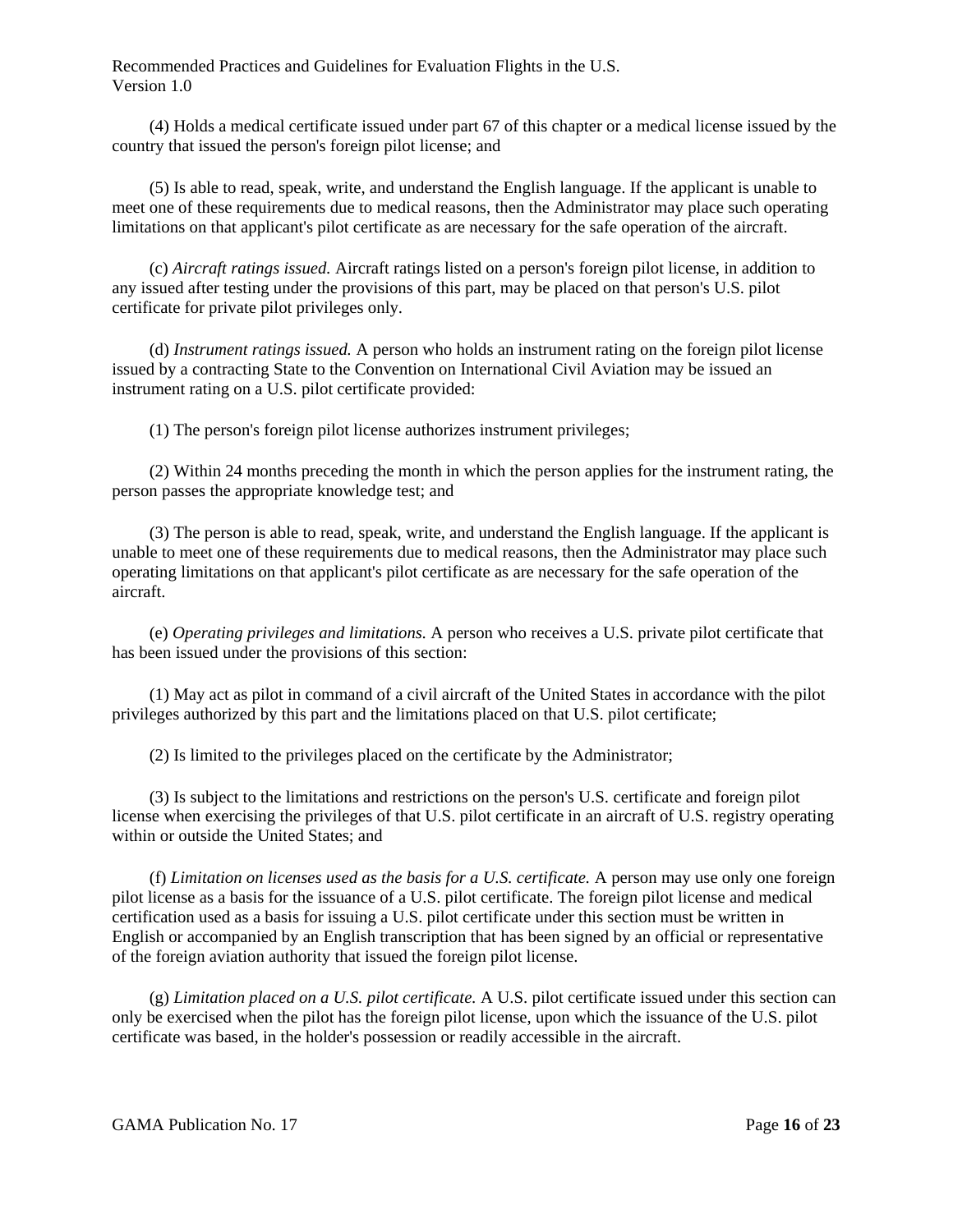#### **14 C.F.R. § 61.117, Private pilot privileges and limitations: Second in command of aircraft requiring more than one pilot**

Except as provided in §61.113 of this part, no private pilot may, for compensation or hire, act as second in command of an aircraft that is type certificated for more than one pilot, nor may that pilot act as second in command of such an aircraft that is carrying passengers or property for compensation or hire.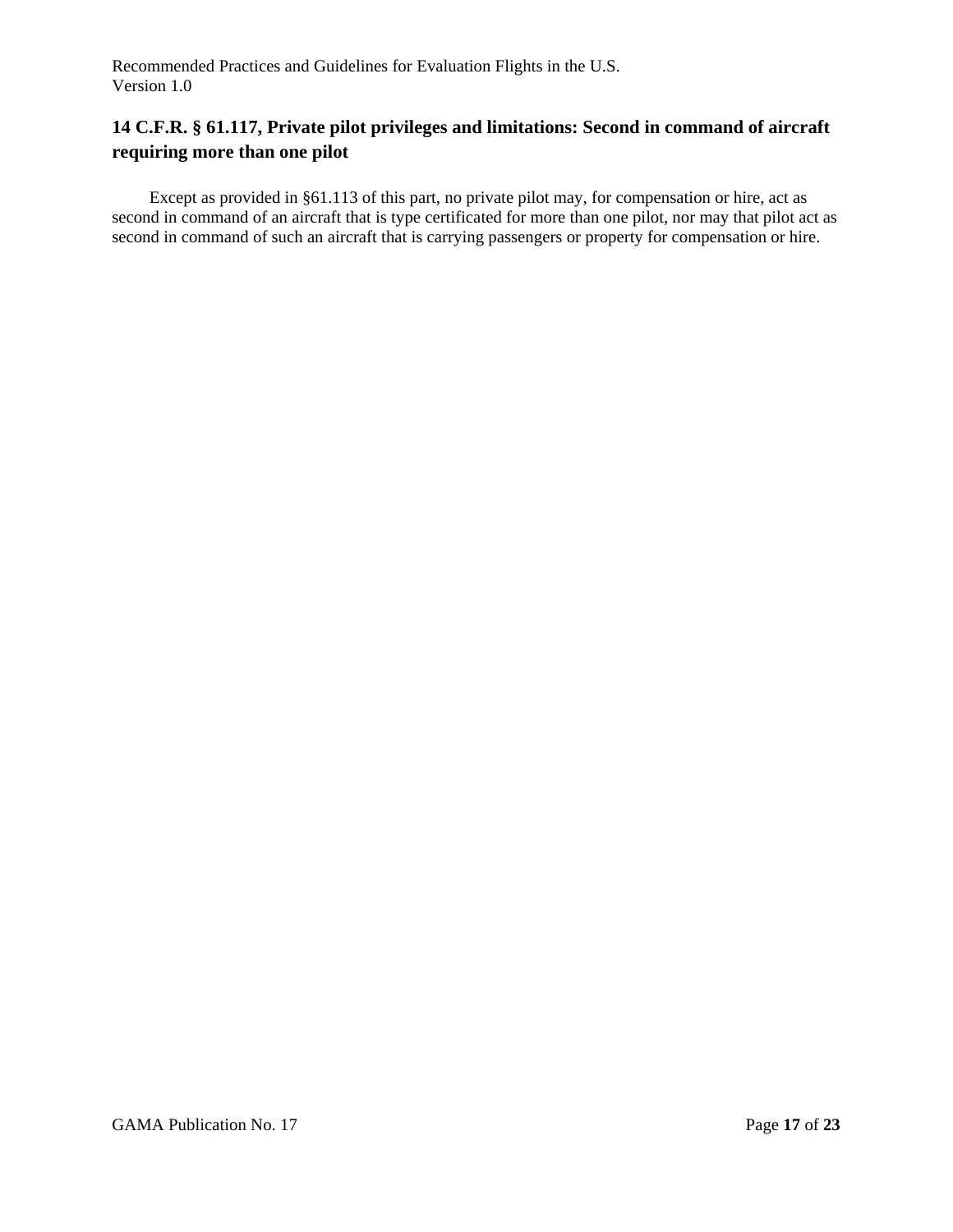#### **14 C.F.R. § 91.9, Civil aircraft flight manual, marking, and placard requirements**

(a) Except as provided in paragraph (d) of this section, no person may operate a civil aircraft without complying with the operating limitations specified in the approved Airplane or Rotorcraft Flight Manual, markings, and placards, or as otherwise prescribed by the certificating authority of the country of registry.

(b) No person may operate a U.S.-registered civil aircraft—

(1) For which an Airplane or Rotorcraft Flight Manual is required by §21.5 of this chapter unless there is available in the aircraft a current, approved Airplane or Rotorcraft Flight Manual or the manual provided for in §121.141(b); and

(2) For which an Airplane or Rotorcraft Flight Manual is not required by §21.5 of this chapter, unless there is available in the aircraft a current approved Airplane or Rotorcraft Flight Manual, approved manual material, markings, and placards, or any combination thereof.

(c) No person may operate a U.S.-registered civil aircraft unless that aircraft is identified in accordance with part 45 of this chapter.

(d) Any person taking off or landing a helicopter certificated under part 29 of this chapter at a heliport constructed over water may make such momentary flight as is necessary for takeoff or landing through the prohibited range of the limiting height-speed envelope established for the helicopter if that flight through the prohibited range takes place over water on which a safe ditching can be accomplished and if the helicopter is amphibious or is equipped with floats or other emergency flotation gear adequate to accomplish a safe emergency ditching on open water.

#### **U.S. Transportation Security Administration**

#### **49 C.F.R. § 1552.1**

(a) *Scope.* This subpart applies to flight schools that provide instruction under 49 U.S.C. Subtitle VII, Part A, in the operation of aircraft or aircraft simulators, and individuals who apply to obtain such instruction or who receive such instruction.

(b) *Definitions.* As used in this part:

*. . .*

*Demonstration flight for marketing purposes* means a flight for the purpose of demonstrating an aircraft's or aircraft simulator's capabilities or characteristics to a potential purchaser, or to an agent of a potential purchaser, of the aircraft or simulator, including an acceptance flight after an aircraft manufacturer delivers an aircraft to a purchaser.

*. . .* 

*Flight training* means instruction received from a flight school in an aircraft or aircraft simulator. Flight training does not include recurrent training, ground training, a demonstration flight for marketing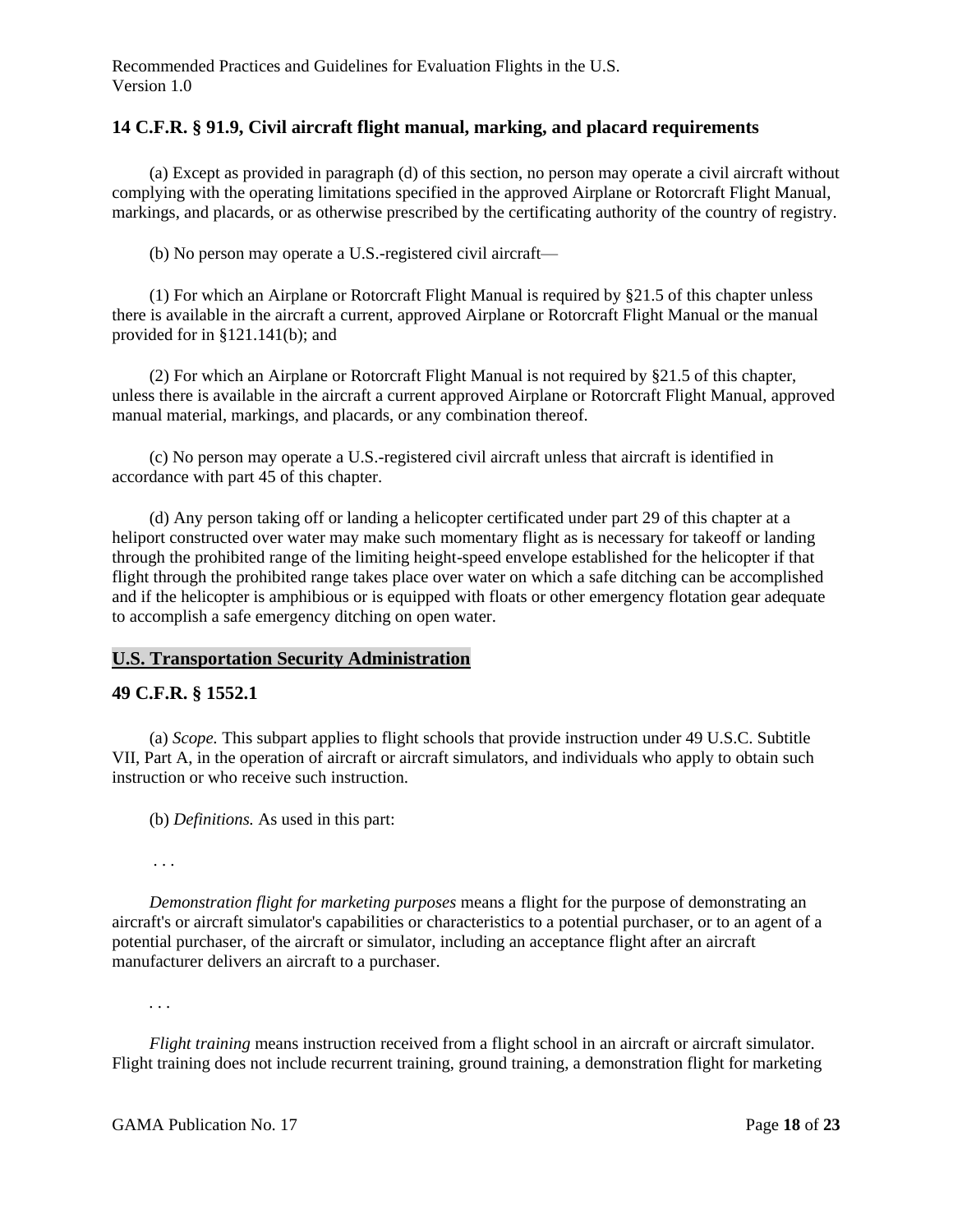purposes, or any military training provided by the Department of Defense, the U.S. Coast Guard, or an entity under contract with the Department of Defense or U.S. Coast Guard. . . .

#### **French DGAC**

Available upon request from GAMA.

#### **Transport Canada**

Available upon request from GAMA.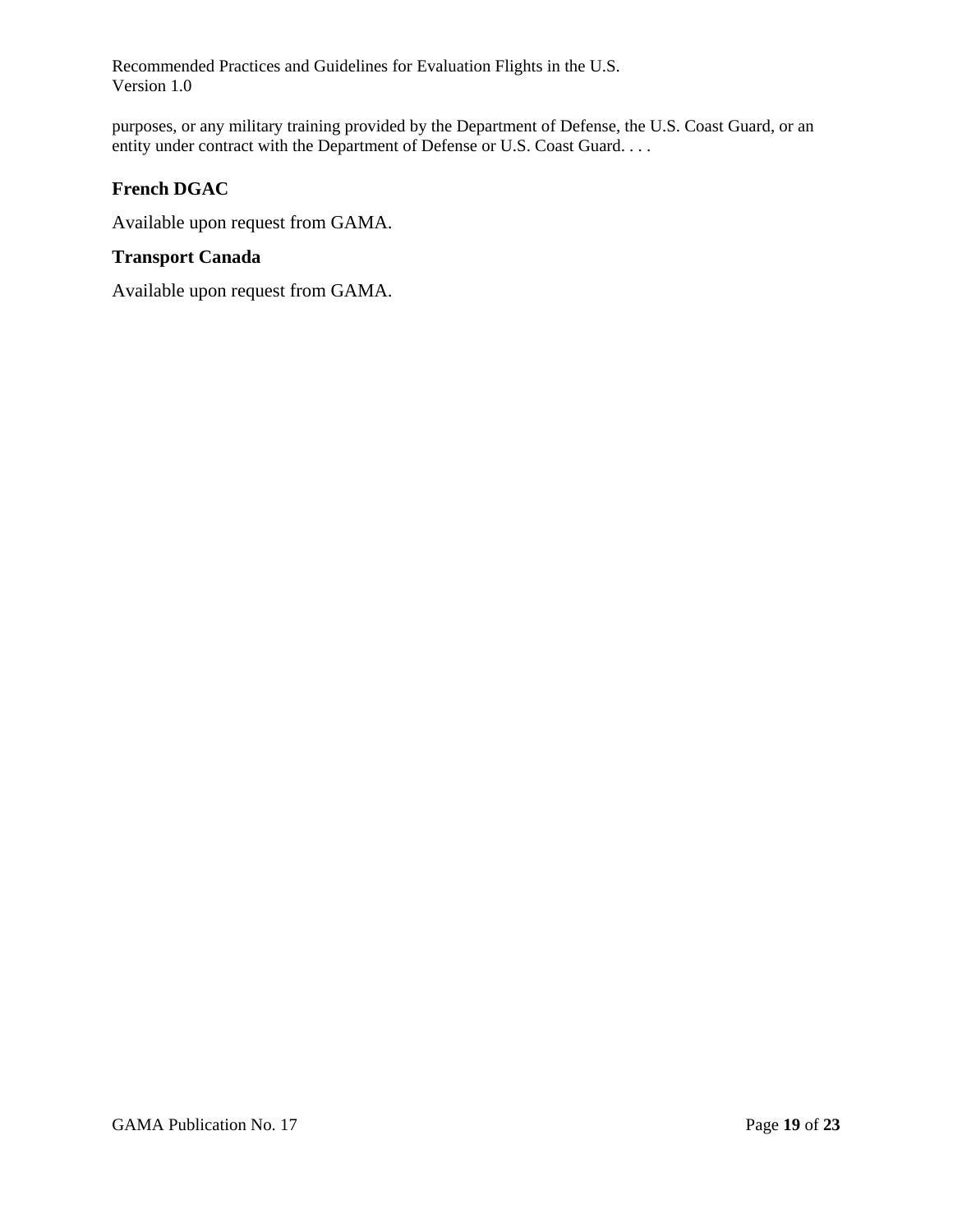## **Appendix B LIST OF CONTRIBUTORS**

<span id="page-19-0"></span>The development of this best practice document was conducted by the GAMA Flight Operations Policy (FOP) committee, with the support from the following companies:

Airbus Airbus Helicopters Bell Helicopter Boeing Bombardier Business Aircraft Dassault Falcon Embraer Gulfstream Aerospace Corporation Honda Aircraft Company Quest Aircraft Company Sikorsky Textron Aviation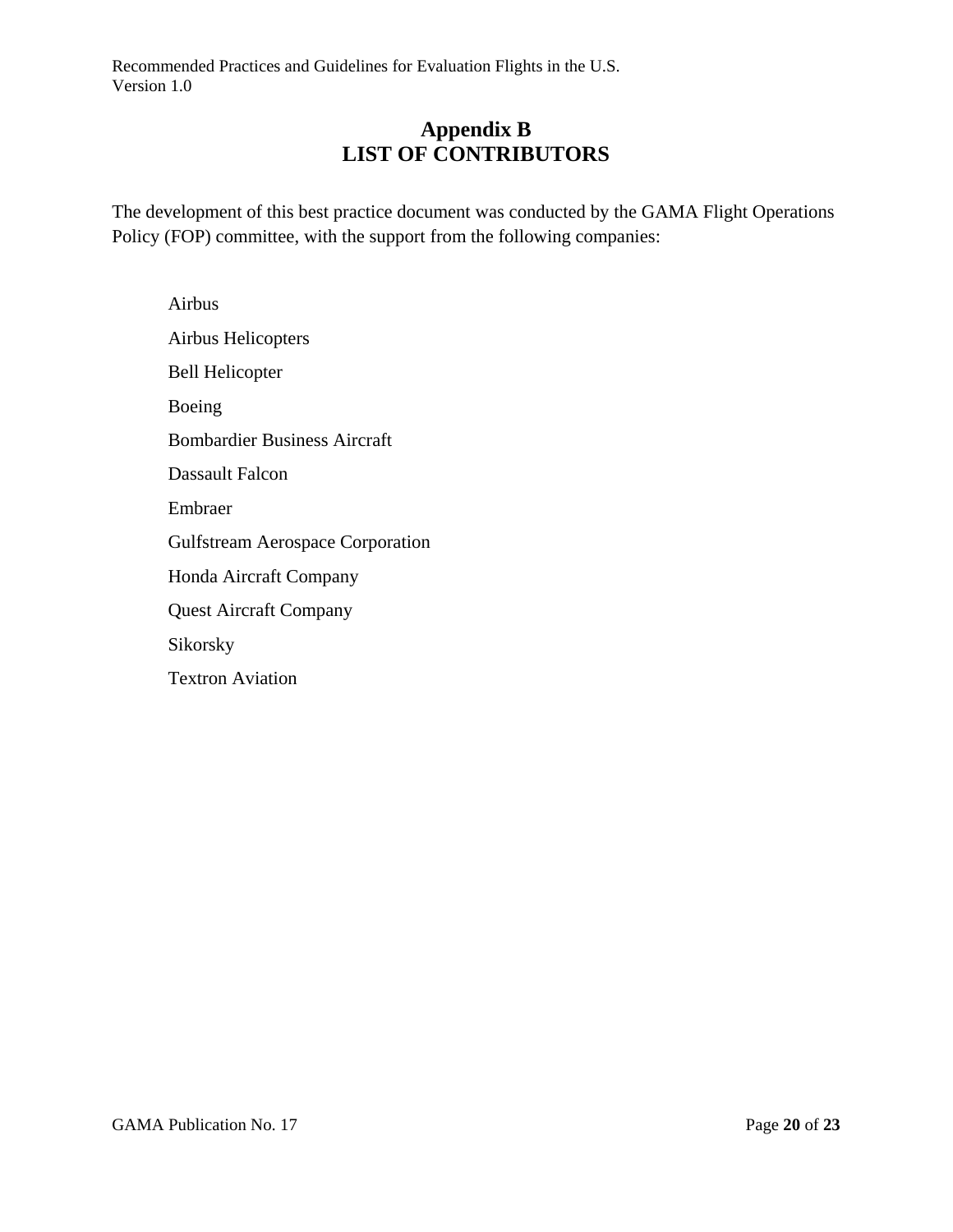## **Appendix C FAA CORRESPONDENCE**

<span id="page-20-0"></span>U.S. Department 800 Independence Ave., SW<br>Washington, DC 20591 of Transportation **Federal Aviation** Administration MAY 02 2017 Lauren Haertlein, J.D., M.A. Director, Safety & Regulatory Affairs General Aviation Manufacturers Association (GAMA) 1400 K St NW, Suite 801 Washington, DC 20005 Dear Ms. Haertlein: The General Aviation Manufacturers Association (GAMA) sought a policy clarification from the Federal Aviation Administration (FAA) regarding policy relevant to evaluation flights conducted by aircraft manufacturers. GAMA proposed that customer assessment, acceptance, or media/promotion flights are evaluation flights in accordance with Title 14 of the Code of Federal Regulations (14 CFR)  $§ 61.55.$ The FAA agrees, as a matter of policy, that such flights, when performed by GAMA member companies, would be in compliance with 14 CFR § 61.55(g). GAMA member companies should operate the evaluation flight under the guidance of that company's document based on GAMA's publication titled, Recommended Practices and Guidelines for the Conduct of Evaluation Flights in the United States. That GAMA document was reviewed by the FAA, and was found to contain sufficient safety mitigations when conducting these evaluation flights. The FAA also agrees that a second type-rated pilot may be carried to further enhance safety. Should you have any additional questions regarding this issue, please contact the General Aviation and Commercial Division at (202) 267-1100. Sincerely, Fela  $\vee$ muli Go Lames A. Viola Manager, General Aviation and Commercial Division Flight Standards Service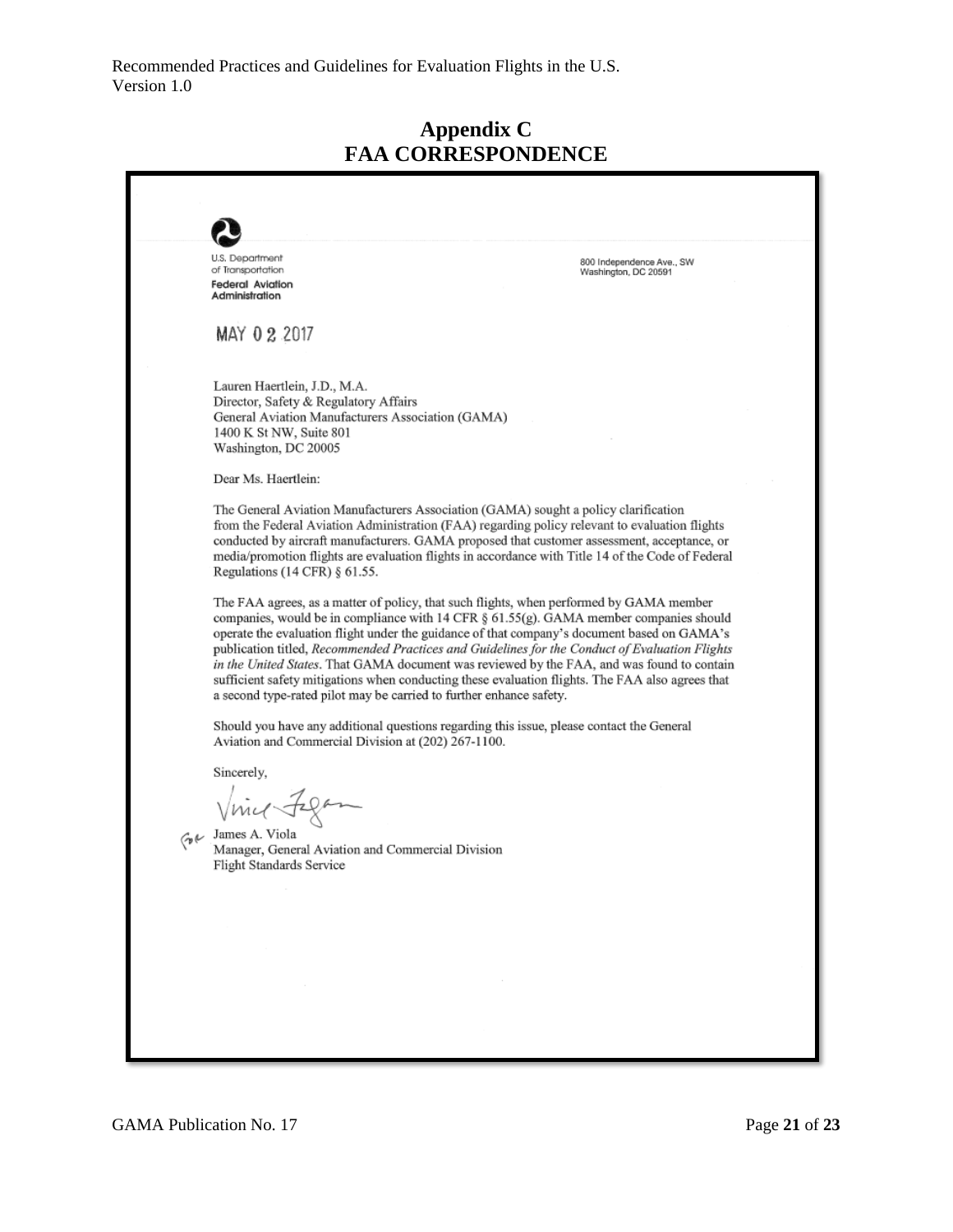### <span id="page-21-1"></span><span id="page-21-0"></span>**Appendix D COMMENTS OR REQUESTS FOR CHANGES / REVISIONS TO GAMA PUBLICATION No. 17**

| Submit to:       | <b>GAMA Publication No. 17 Comments</b>                                                                       |  |                               |  |  |  |
|------------------|---------------------------------------------------------------------------------------------------------------|--|-------------------------------|--|--|--|
|                  | Attn: Vice President of Operations                                                                            |  |                               |  |  |  |
|                  |                                                                                                               |  |                               |  |  |  |
| <b>By Mail:</b>  | <b>General Aviation Manufacturers Association</b><br>1400 K Street, NW, Suite 801<br>Washington, DC 2005-2485 |  |                               |  |  |  |
|                  |                                                                                                               |  |                               |  |  |  |
|                  |                                                                                                               |  |                               |  |  |  |
|                  |                                                                                                               |  |                               |  |  |  |
|                  | <b>By Fax:</b> $(+1)$ 202-842-4063                                                                            |  | By Phone: $(+1)$ 202-393-1500 |  |  |  |
|                  |                                                                                                               |  |                               |  |  |  |
| <b>By Email:</b> | jhennig@GAMA.aero   lhaertlein@GAMA.aero                                                                      |  |                               |  |  |  |
|                  |                                                                                                               |  |                               |  |  |  |
| From:            |                                                                                                               |  |                               |  |  |  |
|                  | Name                                                                                                          |  |                               |  |  |  |
|                  | Organization                                                                                                  |  |                               |  |  |  |
|                  | Telephone                                                                                                     |  |                               |  |  |  |
|                  | Fax                                                                                                           |  |                               |  |  |  |
|                  | Email                                                                                                         |  |                               |  |  |  |
|                  |                                                                                                               |  |                               |  |  |  |

**Date:**

**Attached are my comment sheets concerning GAMA Publication No. 17.**